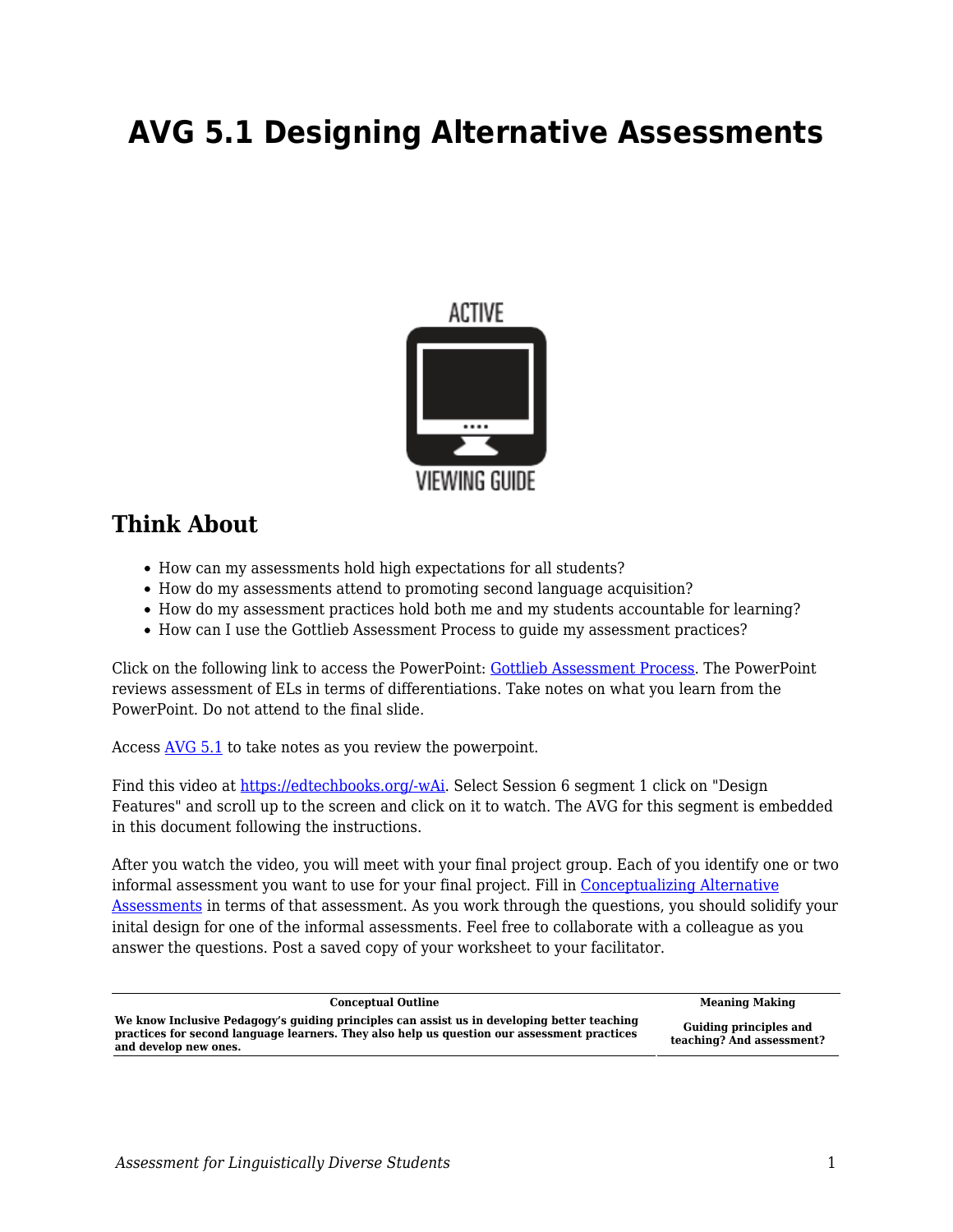**Conceptual Outline Meaning Making** 

| <b>Guiding Principles</b><br>• Multiple Perspectives<br>• High Expectations<br>• Knowledge-Based Practice<br>• Accountability<br>We benefit from being reminded of the value of taking multiple perspectives, questioning what it means<br>to have high expectations, and expanding our use of knowledge-based practices.<br>Unless we hold ourselves accountable for using appropriate assessment practices, we will not develop<br>the skills we need to hold students accountable for their learning.                                                                                                                                                                                                                                                 | My accountability?                   |
|----------------------------------------------------------------------------------------------------------------------------------------------------------------------------------------------------------------------------------------------------------------------------------------------------------------------------------------------------------------------------------------------------------------------------------------------------------------------------------------------------------------------------------------------------------------------------------------------------------------------------------------------------------------------------------------------------------------------------------------------------------|--------------------------------------|
| Marvin Smith (Brigham Young University)<br>Just as today's schools have been impacted by the knowledge explosion, they are now being impacted by<br>an assessment explosion. In addition to traditional tests and informal assessments, there are a variety of<br>alternative assessments you can use. As teachers, you need to select your assessment tools wisely.                                                                                                                                                                                                                                                                                                                                                                                     | Wise assessment?                     |
| Audrey Siroto (University of California, Santa Cruz)<br>Every human learns in a different way. You need to make different opportunities available so that you<br>can reach all your learners.                                                                                                                                                                                                                                                                                                                                                                                                                                                                                                                                                            | The school game?                     |
| Marvin Smith (Brigham Young University)<br>Most second language assessment experts argue that alternative assessments provide the greatest<br>opportunities for teachers to identify and build on the learning strengths of language minority students.<br>When you select assessment tools wisely, you intentionally create opportunities for students to<br>demonstrate learning. Jay McTighe offers four features that must be considered in designing useful,<br>meaningful, and equitable alternative assessments. Designing alternative assessments requires:<br>1. Learning goals linked to real-world context<br>2.A defined audience<br>3.A thoughtful application<br>4. Criteria for judgment<br>Let's consider each of these design features. |                                      |
| 1. Alternative Assessments Require Learning Goals Linked to Real World Context<br><b>Jay McTighe (Educational Consultant)</b><br>Being clear about our teaching goals and being able to answer the straight forward question, "How do<br>we know we got there? How do we know the kids understand what we want them to come to<br>understand?" is crucial. Thinking like an assessor means matching assessment with our goals.                                                                                                                                                                                                                                                                                                                           | Clear Goals?<br>Real-world contexts? |
| Richard Hill (National Center for the Improvement of Educational Assessment)<br>Teachers sometimes mistake any hands-on activity for an effective activity. They may not take a careful<br>look to make certain the activity accomplishes learning goals and isn't just keeping them busy. Teachers<br>need to actively engage students in activities whose performance will inform you about their ability to<br>meet the standards. That is the kind of activity we're talking about.                                                                                                                                                                                                                                                                  | Meaningful activities?               |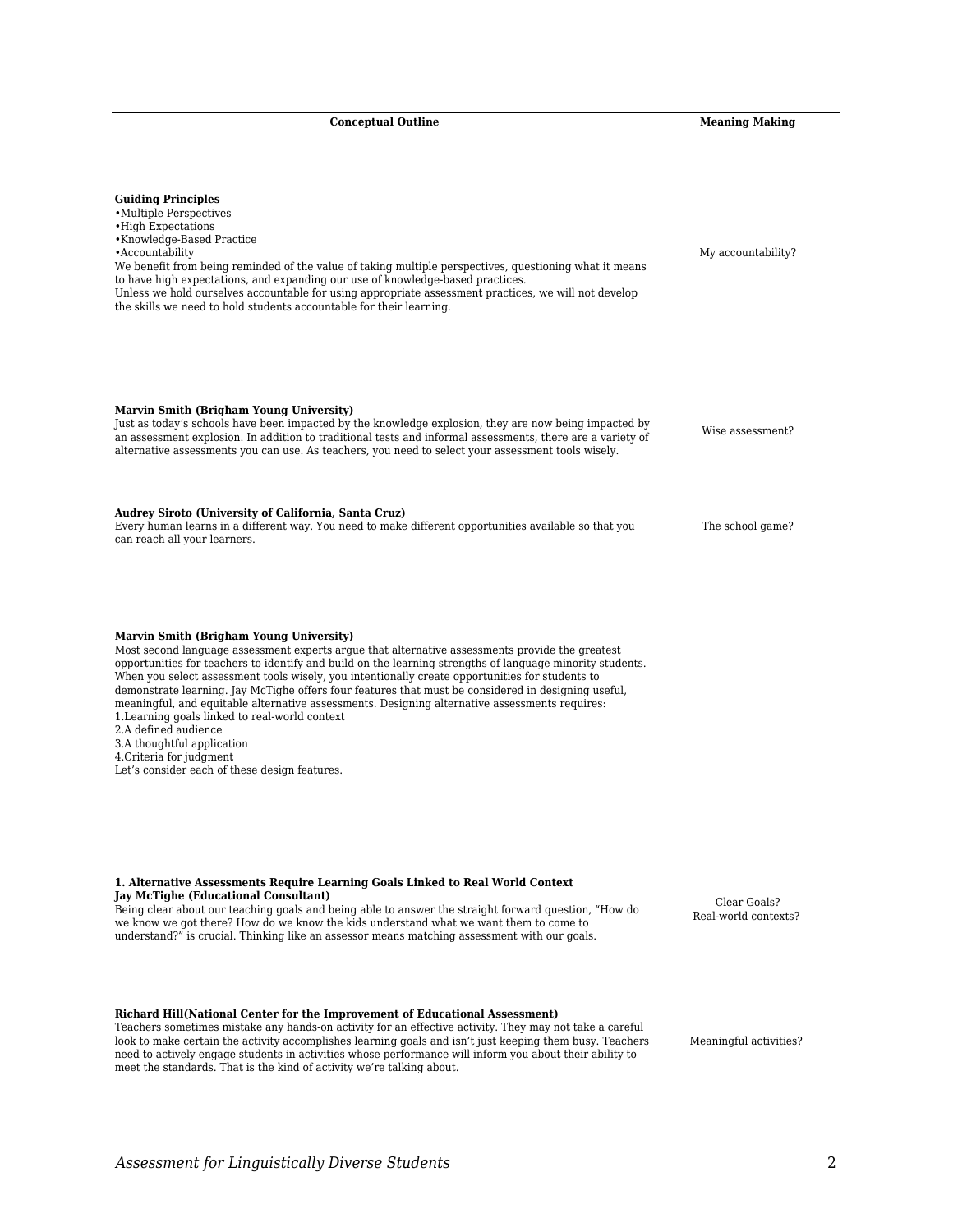| Marvin Smith (Brigham Young University)<br>As this nutrition example reminds us, we need to consider what real-world performance will give<br>evidence of students' understanding. Beginning with the end in mind utilizes an assessment strategy<br>second language learners: Ask worthy questions. We can also refine alternative assessment tasks by<br>specifying our audience and clarifying our purpose.                                                                |
|-------------------------------------------------------------------------------------------------------------------------------------------------------------------------------------------------------------------------------------------------------------------------------------------------------------------------------------------------------------------------------------------------------------------------------------------------------------------------------|
| 2. Alternative Assessment Design Requires a Defined Audience and Purpose                                                                                                                                                                                                                                                                                                                                                                                                      |
| <b>Jay McTighe (Educational Consultant)</b><br>There should be an identified audience and purpose for what students are doing in the task. The<br>audience may be real, hypothetical, or simulated. Our purpose can be to persuade, entertain, convin<br>inform.                                                                                                                                                                                                              |
| Marvin Smith (Brigham Young University)<br>When students solve problems or produce products for a known audience that meet real-world purp<br>they are excited about learning.                                                                                                                                                                                                                                                                                                |
| 3. Alternative Assessment Design Requires Opportunity for Thoughtful Application<br>Jay McTighe (Educational Consultant)                                                                                                                                                                                                                                                                                                                                                      |
| A good performance task calls for the thoughtful application of knowledge and skills, not just giving<br>facts that you've memorized and have no understanding of. This is a simple example: a mathematics<br>teacher gives students a task for a swimming coach. After giving them a data sheet of swim times of<br>eight swimmers for five meets, the students decide which four of the eight swimmers the coach shou<br>use for a championship relay.                      |
| It's not so neat and clean because, when you look at the data, one swimmer is getting slower during<br>year. Two swimmers have erratic and fluctuating times. Students will have to do more than just aver<br>the times. They have to think. They want the four fastest and reliable swimmers for the championshi<br>relay. The swimmer thats getting slower might have an average time that's faster than one of the ot<br>swimmers, but now we're at the end of the season. |
| 4. Alternative Assessment Design Requires Making Criteria for Judgment Visible<br>Marvin Smith (Brigham Young University)                                                                                                                                                                                                                                                                                                                                                     |

A critical part of designing alternative assessments is determining how to evaluate student performances. Usually, criteria for judgment are captured in an assessment rubric. A rubric is a guide for scoring that identifies the criteria for judgment andthe characteristics of quality work. A rubric should be available to students to guide their performance and their learning. Revealing criteria for judgment is a clear way to communicate high expectations.

### **Marvin Smith (Brigham Young University)**

Richard Hill suggests learning activities should be based on our goals. But goals alone can't make tasks compelling. Students must be able to relate activities to real life.

## **Example:**

#### **Jay McTighe (Educational Consultant)**

An upper elementary school teacher planning an upcoming unit on nutrition confronts the question, "What do we want students to know, do, and understand from an introductory nutrition unit?" Healthy eating is individually based. People have different needs because of differences in age, or activity level, and so on. This has implications for what healthful eating is. Planning a balanced diet is

not just a script. There are options. You have to think about variety and nutrition. From an assessment point of view, how are you going to know students understand that?

The teacher anchors the unit in an assessment task where students propose a three-day menu for meals and snacks for an upcoming outdoor experience the whole class will have.

Notice the distinction. I can give multiple-choice or fill-in-the-blank quizzes on facts about nutrition, but it doesn't mean you understand healthy eating and can apply it.

We don't teach nutrition so kids can spout back the food groups. We teach nutrition so people understand what healthful eating is, can recognize and even plan healthful menus, and that's what the task calls for.

#### **Marvin Smith (Brigham Young University)**

## **2. Alternative Assessment Design Requires a Defined Audience and Purpose**

## **3. Alternative Assessment Design Requires Opportunity for Thoughtful Application**

A good performance task calls for the thoughtful application of knowledge and skills, not just giving back facts that you've memorized and have no understanding of. This is a simple example: a mathematics teacher gives students a task for a swimming coach. After giving them a data sheet of swim times of eight swimmers for five meets, the students decide which four of the eight swimmers the coach should use for a championship relay.

## **4. Alternative Assessment Design Requires Making Criteria for Judgment Visible**

*Assessment for Linguistically Diverse Students* 3

Evidence of understanding?

Audience? Purpose?

audience? purpose? thoughtful?

**Conceptual Outline Meaning Making** 

Compelling tasks?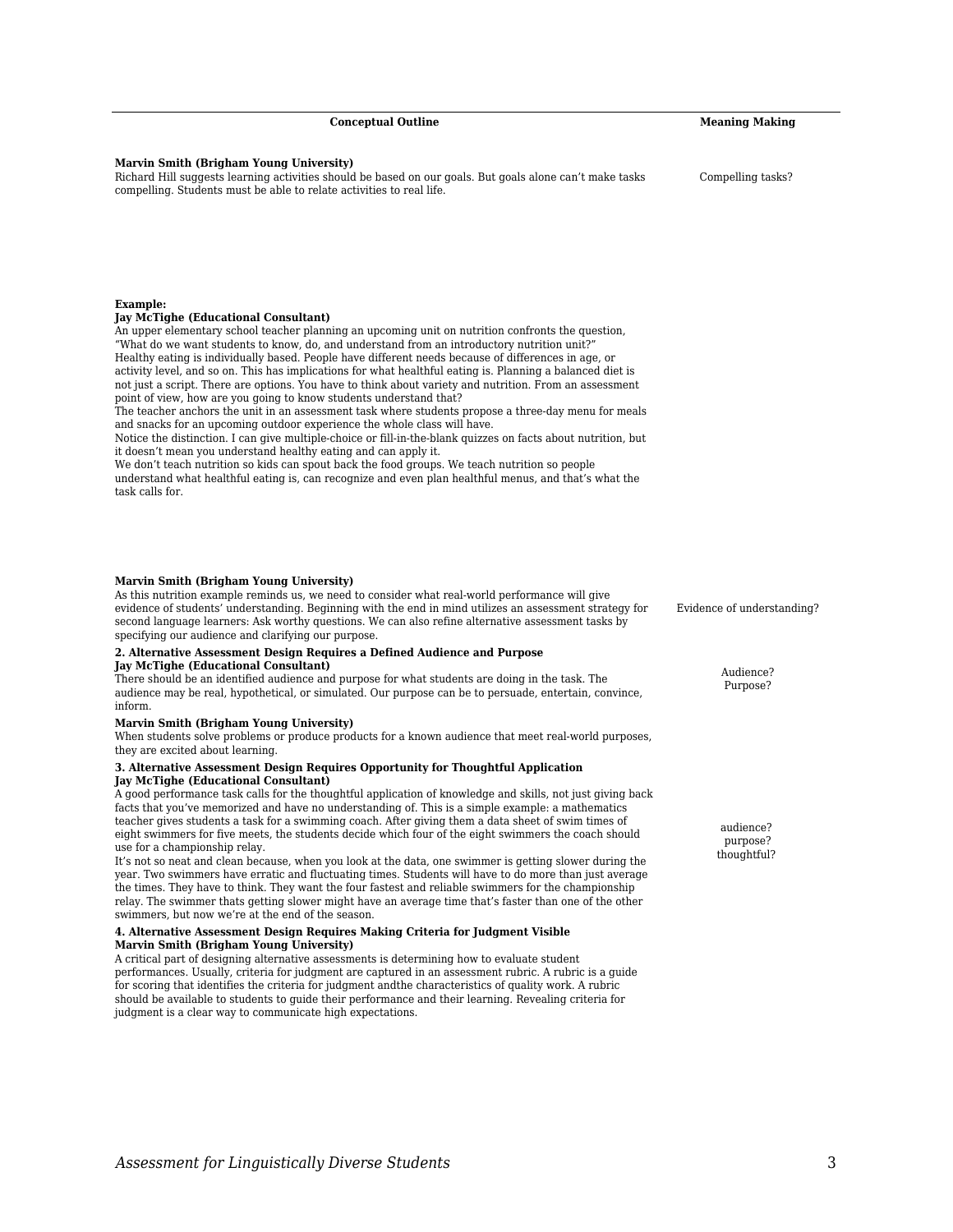| <b>Conceptual Outline</b>                                                                                                                                                                                                                                                                                                                                                                                                                                                                                                                                                                                                                                                                                                                                                                                                                                                                                                                                                                                                                                                                     | <b>Meaning Making</b>               |
|-----------------------------------------------------------------------------------------------------------------------------------------------------------------------------------------------------------------------------------------------------------------------------------------------------------------------------------------------------------------------------------------------------------------------------------------------------------------------------------------------------------------------------------------------------------------------------------------------------------------------------------------------------------------------------------------------------------------------------------------------------------------------------------------------------------------------------------------------------------------------------------------------------------------------------------------------------------------------------------------------------------------------------------------------------------------------------------------------|-------------------------------------|
| Heidi Andrade Goodrich (Ohio University)<br>Rubrics have become popular because they give students informative feedback about their work (making<br>them instructive) and they can be easily translated into grades (almost disappointingly easily). But the<br>key is by the time my students are assigned a grade they know what it means, because they know what<br>the criteria are. They understand gradations of quality. They have had opportunities to think about<br>whether their work reflects the criteria on the rubric. They've gotten feedback from their peers and from<br>me. When they get that grade, it has some meaning to them. They have actually learned from the<br>assessment. Students don't learn much from traditional tests. They only learn whether or not they can<br>tell you the information. And then usually, we go on, so it isn't an opportunity for a teachable moment.<br>Rubrics sort of span the accountability learning spectrum in a way that most assessments can't. That's<br>one reason why a lot of people use them.                          | Rubrics and learning?               |
| Marvin Smith (Brigham Young University)                                                                                                                                                                                                                                                                                                                                                                                                                                                                                                                                                                                                                                                                                                                                                                                                                                                                                                                                                                                                                                                       |                                     |
| Rubrics are a critical component of alternative assessments. They make portfolios, books talks, projects,<br>and other alternative assessment useful, because they provide feedback to students and teachers. They<br>make assessment more practical because they can inform students about their learning as well as<br>evaluate it. Rubrics make it easier forteacherstofocusinonthequality of studentwork.                                                                                                                                                                                                                                                                                                                                                                                                                                                                                                                                                                                                                                                                                 | Educative?<br>Useful?<br>Practical? |
| Heidi Andrade Goodrich (Ohio University)<br>In 7th and 8th grade, I have students write a persuasive essay. To promote high-level thinking through<br>assessment, I give them a rubric with criteria. "Make a claim" and "Consider arguments in support of<br>your claim" are standard, but the one that promotes the highest level of thinking skill is, "Consider<br>arguments against your claim and explain why they don't undermine your stance." This is a hard thing<br>for adults to do. Students haven't typically been taught how to consider things from another perspective.<br>It's a sophisticated thinking skill that we all want students to do. I put it on this rubric. Predictably, the<br>students who got the rubric tended to consider other sides of the argument in their essay, students who<br>didn't get the rubric with that criteria in it didn't look at things from the other side. But all I had to do<br>was cue the students and let them know that it counted and they could do it. It's not a matter of ability.<br>Rubrics can help them think this way. | Adjust performance?                 |
| Marvin Smith (Brigham Young University)<br>In addition to responding to our assessments, students can also participate in the design of our<br>assessments. This makes assessment more open.                                                                                                                                                                                                                                                                                                                                                                                                                                                                                                                                                                                                                                                                                                                                                                                                                                                                                                  |                                     |
| Heidi Andrade Goodrich (Ohio University)                                                                                                                                                                                                                                                                                                                                                                                                                                                                                                                                                                                                                                                                                                                                                                                                                                                                                                                                                                                                                                                      |                                     |
| I involve students in rubric development by showing them models of the work I want them to do.<br>Whatever they're going to do, I present a model. I like to present two really good models and then say,<br>"These are good models. What's good about them?"                                                                                                                                                                                                                                                                                                                                                                                                                                                                                                                                                                                                                                                                                                                                                                                                                                 | Openness?<br>Participation?         |
| Heidi Andrade Goodrich (Ohio University)<br>If you show them quality work, they can tell you what makes it good. This deepens their processing about<br>what makes the work good, orients them towards quality, and teaches them how to do what I'm asking<br>them todo.                                                                                                                                                                                                                                                                                                                                                                                                                                                                                                                                                                                                                                                                                                                                                                                                                      |                                     |
| The students produce a list of criteria often as many as 20 items, and I take their list and chunk it into<br>about five or six items. (Some teachers have the students do the chunking.) Next I describe gradations of<br>quality from good to poor. In my rubrics, I like to reflect the kinds of mistakes I have seen in student<br>work so that they can recognize it and say, "Oh, I just did that and this is how I avoid that." I bring this<br>rubric back to them and say, "Is this what we agree on?" Some of them tweak a couple of words here<br>and there. Some of them have great ideas I never thought of before. I revise my rubric if they come up<br>with something, but usually that only takes one class period. They are involved in this kind of analysis.<br>This is also leverage. It teaches them what good work looks like, so it's well worth the time.                                                                                                                                                                                                            | Quality work and learning?          |
| <b>Design Features for AlternativeAssessments:</b><br>1. Learning goals linked to real-worldcontext                                                                                                                                                                                                                                                                                                                                                                                                                                                                                                                                                                                                                                                                                                                                                                                                                                                                                                                                                                                           |                                     |
| 2.A defined audience andpurpose                                                                                                                                                                                                                                                                                                                                                                                                                                                                                                                                                                                                                                                                                                                                                                                                                                                                                                                                                                                                                                                               |                                     |
| 3.A thoughtfulapplication                                                                                                                                                                                                                                                                                                                                                                                                                                                                                                                                                                                                                                                                                                                                                                                                                                                                                                                                                                                                                                                                     |                                     |
| 4. Criteria for judgment                                                                                                                                                                                                                                                                                                                                                                                                                                                                                                                                                                                                                                                                                                                                                                                                                                                                                                                                                                                                                                                                      |                                     |
| Marvin Smith (Brigham Young University)                                                                                                                                                                                                                                                                                                                                                                                                                                                                                                                                                                                                                                                                                                                                                                                                                                                                                                                                                                                                                                                       |                                     |
| The design features we've highlighted can support you in designing useful, meaningful, and equitable<br>alternative assessments. Use learning goals linked to authentic performances, define audience, require                                                                                                                                                                                                                                                                                                                                                                                                                                                                                                                                                                                                                                                                                                                                                                                                                                                                                |                                     |
| application not just recall of information, and provide students with criteria for judgment.                                                                                                                                                                                                                                                                                                                                                                                                                                                                                                                                                                                                                                                                                                                                                                                                                                                                                                                                                                                                  |                                     |

#### **Alternative Assessments allow for:**

•Context for language development

•Self-directed work

•Longer time frames

- •Increased student motivation
- •Development of high-order thinking skills
- •Integrated learning

## **Annela Teemant (Brigham Young University)**

Obviously, there are many advantages to using alternative assessments. They allow instruction and assessment to be woven together in ways that are difficult to achieve with traditional tests. Alternative assessments provide a richer context for lan-guage development. They allow for self-directed workand longer time frames for development. They also provide for greater student interest and motivation and promote development of higher cognitive skills. Finally, alternative assessments integrate learning while traditional tests often focus simply on the recall of tidbits of information. The use of alternative assessments also poses challenges to teachers. For example, the use of portfolios or any multistage authentic task requires a substantial investment of time.

Useful in my content? For my students?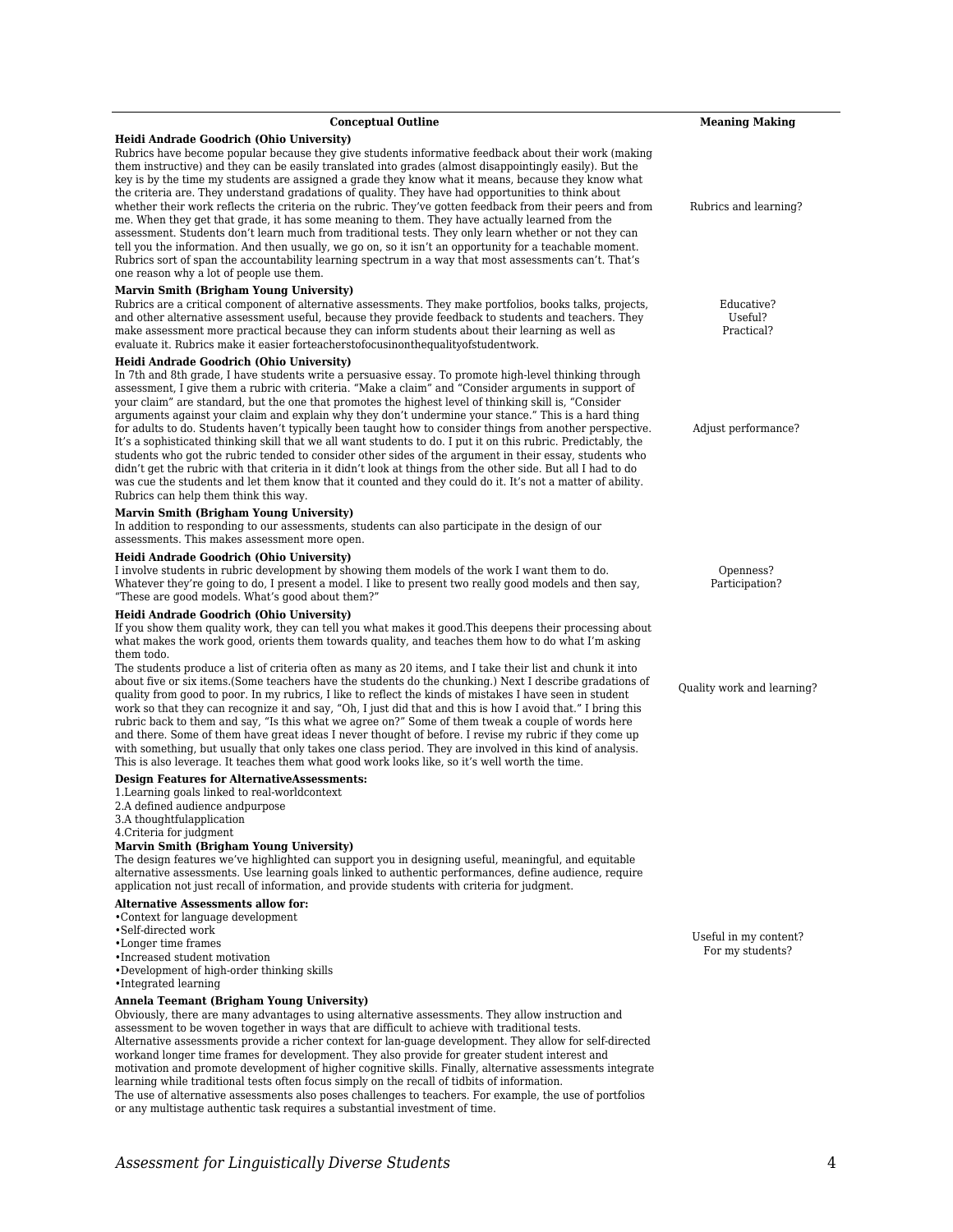| <b>Conceptual Outline</b>                                                                                                                                                                                                                                                                                                                                                                                                                                                                                                                                                                                                                                                                                           | <b>Meaning Making</b>            |
|---------------------------------------------------------------------------------------------------------------------------------------------------------------------------------------------------------------------------------------------------------------------------------------------------------------------------------------------------------------------------------------------------------------------------------------------------------------------------------------------------------------------------------------------------------------------------------------------------------------------------------------------------------------------------------------------------------------------|----------------------------------|
| <b>Challenges Posed by Alternative Assessments:</b><br>•Substantial investment oftime<br>•Cultural bias<br>•Language demands                                                                                                                                                                                                                                                                                                                                                                                                                                                                                                                                                                                        |                                  |
| 1. Substantial Investment of Time<br>Dennie Palmer Wolf (Harvard University, Clark University)<br>Assessments that build upon and are tightly interwoven with instruction are both difficult and<br>challenging to design. In my first enthusiasm for performance or curriculum-embedded assessment, I<br>broadcasted a message that every chapter, every unit, and teachers should have curriculum-embedded<br>assessments. The only way to be an upstanding and decent teacher was if you did that. However, those<br>kinds of assessments are very hard to design. If teachers can do three or four of them during a year, that<br>would be enough to shift toward an assessment culture.                        | Difficult to design?             |
| Annela Teemant (Brigham Young University)<br>The use of alternative assessments means that students must accept responsibility for their learning. In<br>many classes, this means a renegotiation of the teacher-student relationship. The very culture of the<br>classroom may need to change and that takes time.                                                                                                                                                                                                                                                                                                                                                                                                 | Time?                            |
| 2. Cultural Bias<br>Annela Teemant (Brigham Young University)<br>Avoiding cultural bias can be another challenge. In assessing students, we need to ask about the cultural<br>appropriateness of the assessment.                                                                                                                                                                                                                                                                                                                                                                                                                                                                                                    |                                  |
| Norma Garcia Bowman (Secondary Teacher)<br>ESL kids can do a lot of the work that teachers ask them to do, but they just can't always complete them<br>in the same way that language majority students can. Their language skills may not be up to par. And<br>sometimes the tasks we ask them to do have a cultural basis that is not connected to the requirements of<br>the task. And may require real-world skills ELs still need to develop. For example, when we ask students<br>to write this huge term paper using index cards, that is all cultural- all the little cards you have to turn<br>in.<br>You can ask a student to participate in another way. Give them some options, some options of hope. If | Basis in traditional curriculum? |
| you give a kid options, you're giving them hope.                                                                                                                                                                                                                                                                                                                                                                                                                                                                                                                                                                                                                                                                    |                                  |
| <b>3. Language Demands</b><br>Annela Teemant (Brigham Young University)<br>Language use in alternative assessment can be an advan-tage and a challenge. Good teachers provide<br>enough lan-guage and context to support second language learners without overwhelming them. But this<br>is a complex issue.                                                                                                                                                                                                                                                                                                                                                                                                        | Language demands?                |
| Dennie Palmer Wolf (Harvard University/Clark University)<br>Performance assessments are often very language dependent. They have longer, often multiple-part,<br>questions. If they're actually based on curriculum, they may involve special language (like: balance scale,<br>weight, ounces), so they're also vocabulary intense. They may assume that an individual student can<br>carry out a large number of inter-connected tasks without support. Students really have to have very<br>deep mastery to be able to do that. For children who are still learning a language, their hold on the<br>information, concepts, and strategies, may be less.                                                         | Advantage of language?           |
| Dennie Palmer Wolf(Harvard University/Clark University)<br>The language of traditional teacher tests can also be a challenge because it's not supported by social<br>cues, physical cues, gestures, or facial expressions and body language. It's not only the academic<br>language, but also the isolation of the questions from any surrounding context. This means that second<br>language learners will not be able to use arange of contextual cues to gauge their understanding.<br>Context can't be brought to bear.                                                                                                                                                                                         | Challenge of language?           |
| Annela Teemant (Brigham Young University)<br>While alternative assessment does present some challenges, you can use the concepts and principles of<br>assessment literacy and the assessment strategies for working with second language learners to help<br>meet these challenges. The irony that language is both an advantage and disadvantage of alternative<br>assessments simply reminds you to always attend to issues of language.                                                                                                                                                                                                                                                                          | Irony of language?               |
| How can I use Inclusive Pedagogy to guide my assessment?<br>On a final note, Judith Johnson, from the U.S. Depart-ment of Education, reminds us that effective<br>assessment for language minority students must be quided by theoretical and moral principles.                                                                                                                                                                                                                                                                                                                                                                                                                                                     |                                  |
| Judith Johnson (Deputy Assistant Secretary for the Office of Elementary and Secondary                                                                                                                                                                                                                                                                                                                                                                                                                                                                                                                                                                                                                               |                                  |
| <b>Education for the U.S. Department of Education)</b><br>This is not easy work. I know the students come into the classroom with different levels of achievement. I<br>know that they come into the classroom with different strokes and strikes for them or against them. I<br>know some come in with a very limited literacy background. Some come in with very limited economic<br>backgrounds. But here's the belief system: Schools are not limited by that. School systems can't use that<br>as an excuse to fail to educate children.                                                                                                                                                                       | My belief system?                |